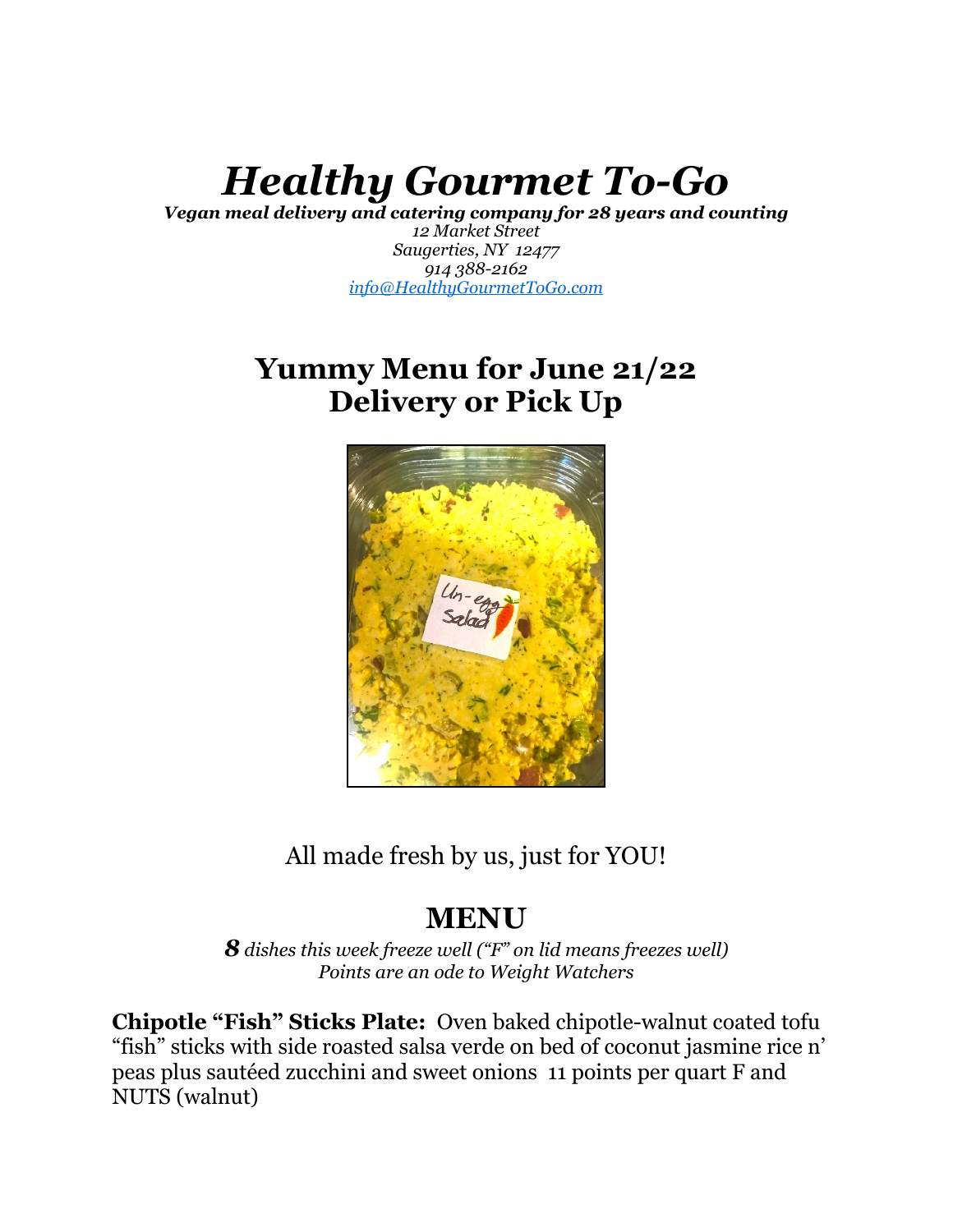**A Yummy Testimonial: "**Hi Roni,… I just can't tell you how much I love the food and the ease it creates for me. Thanks again, Maurine" Pleasant Valley, NY

**"Bolognese" Pasta Plate:** Delicious, hearty "faux meat" sauce served with brown rice fusilli pasta. Chunky and delicious, this sauce is simmered with roasted tomatoes, chickpeas, portabella mushrooms, vegetables and fresh basil topped with house made dairy free-walnut "parmesan cheeze" … delish! 12 points per quart F and NUTS (walnut in "parma")

**A Yummy Testimonial:** "You are helping me to become vegan and that is blessing my soul! God bless you <sup>3</sup> Kim Latham, NY

**Coconut Curry Red Lentil Soup:** Creamy coconut curry red lentil and sautéed onion soup with celery, butternut squash and carrots garnished with broccoli and fresh chives 5 points per pint F and Nut Free

**A Yummy Testimonial:** "OMG, just got home and devoured the curry soup. Beyond amazing  $\bigcirc$ ." Julia Poughkeepsie, NY

**Mediterranean Salad (Warm or Cold):** Lemon-mint quinoa tabbouleh spiked with cucumber n' capers topped with cilantro-chickpea hummus, kalamata olives, Za'atar spiced beet salad and parsley-cumin tahini 7 points per pint Nut-Free

**Italian Stuffed Portabella:** Italian spiced stuffed portabella mushroom filled with short grain brown rice, basil, sautéed onions topped with "mozzarella cheeze" served on bed of lemon-mint, roasted carrots. Bake your mushroom to perfection for a divine dish! Some even like it raw and uncooked! 6 points per shroom F and Nut Free

**A Yummy Testimonial:** By the way, that stuffed portabello dish in this week's bag was out of this world. One of your best… Manny Montclair, New Jersey

**Tofu "UNegg" Salad:** Yummy tofu salad with scallion, celery, red onion and "mayo" with fresh dill…delish with a fork, rolled in lettuce or served on toast…yum! The perfect summer dish. 6 points per pint F and Nut Free

**A Yummy Testimonial:** "Roni, We couldn't be happier. I am already addicted to the unegg salad…" Pat Troy, NY

**Asian Burger:** Jumbo baked burger with toasted sesame brown rice, mung beans, nori seaweed, sautéed scallions n' onions and toasted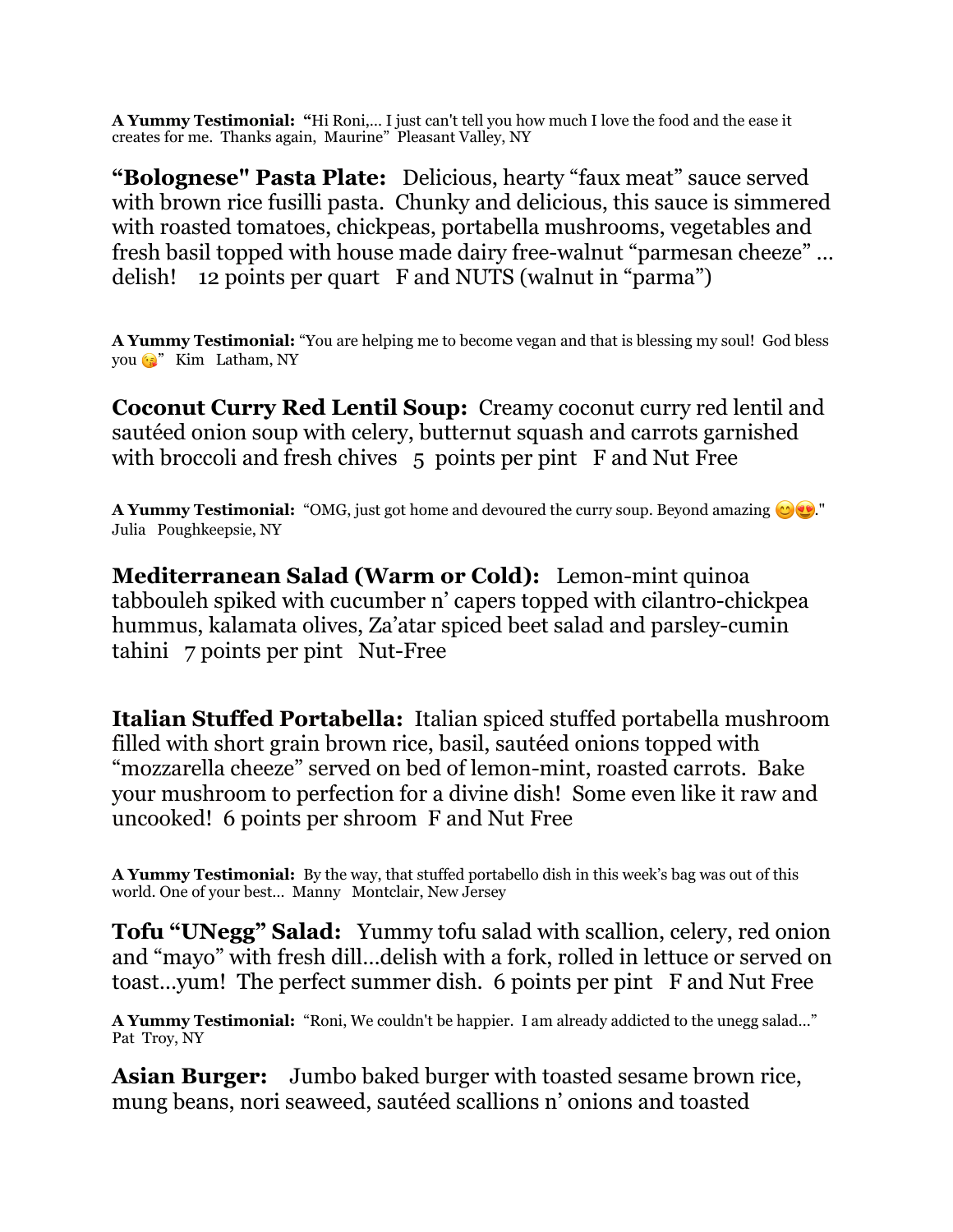sunflower seeds topped with carrot sesame ginger sauce and grilled cabbage 8 points per burger F and NUTS

**Summer Bowl:** Spiraled zucchini "pasta noodles" served with parsley walnut pesto, marinated cucumber, pickled red onion and baby arugula garnished with house made dairy free-walnut "parmesan cheeze"…the perfect Summer Bowl! 3 points per pint NUTS (walnut)

**A Yummy Testimonial:** "Thanks Roni for your amazing food!" "I'm thoroughly enjoying the kale salad and Brussels sprouts from the Mexican salad for lunch! Delicious! ...So fresh, so good!  $\bullet$  Yvette Woodstock, NY

**Macaroni and "Cheeze"** Penne brown rice pasta with delicious, "cheezy" sauce n' "cheeze," plus grilled onions and house made breadcrumbs! Yum. 7 points per pint F and Nut-free

**A Yummy Testimonial:** "What would we do without our Thursday night mac n' cheeze? Our favorite among so many other great dishes. Love you, Roni!" Barbara W. Saugerties, NY

**Chocolate Snickerdoodle Cake:** Nut free, gluten free, dark, rich chocolate cake topped with scrumptious freshly ground peanut butter mousse garnished with candied peanuts. It's gluten free, vegan, freezes well AND it's delicious! Order extras! 7 points per piece F and NUTS (peanut)

## **ADD Extras to your Bag at check out. Here are just a few items of the items to add:**  *Dressing, Smoothies, Sammies, Untuna, Cakes, Shots*

## **Sandwich of the Week:**

*Stuffed Grilled 'Cheeze"*  Scrumptious Grilled "Cheeze" Sandwich stuffed with avocado and kalamata olives (yum) on grilled flax-buckwheat bread

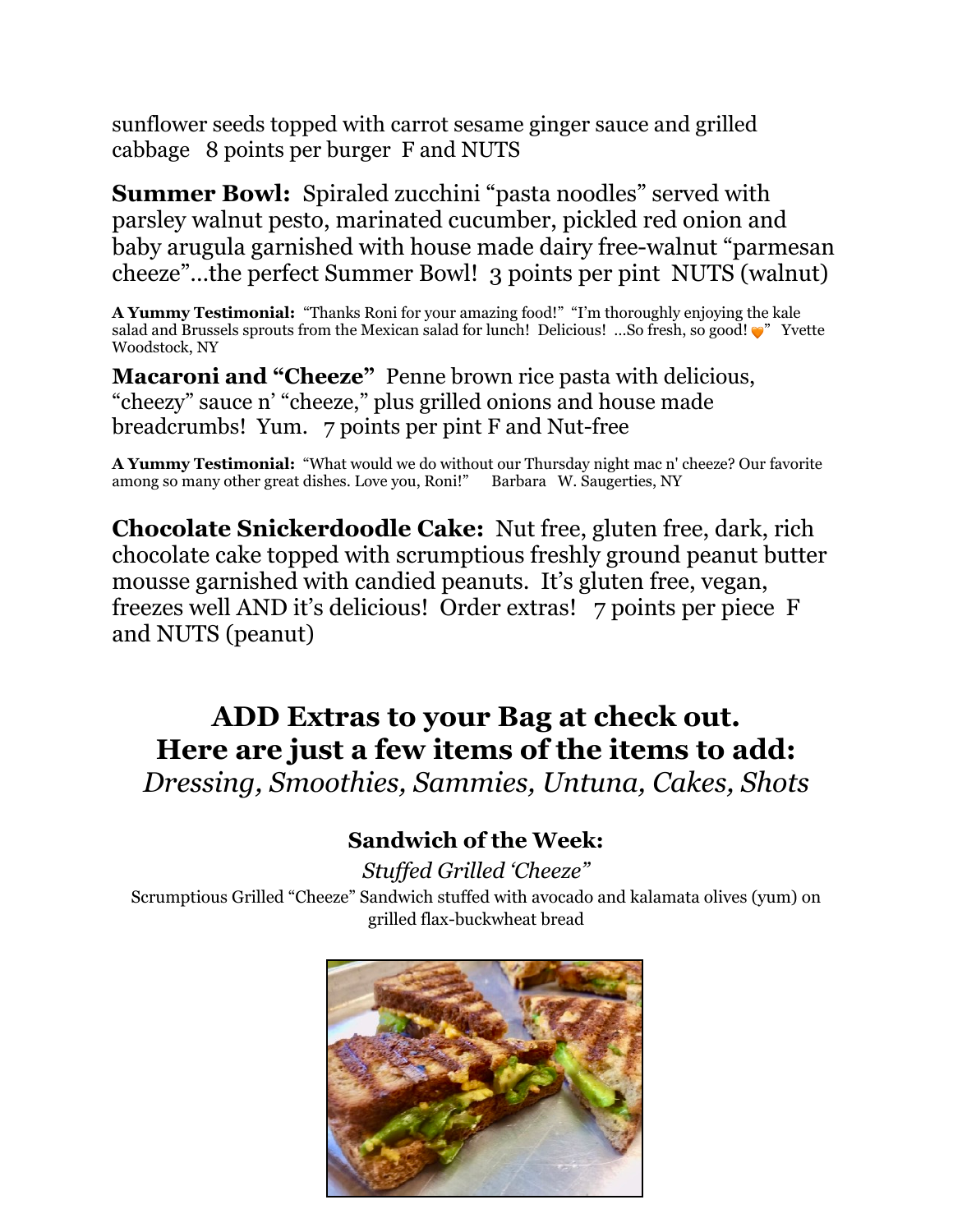\$15 …per sandwich (nut free)

## **Dressing of the Week**

*Vegan "Sea" Caesar Dressing* 



Enjoy delicious salads all week long! Order a jar of our decadent, vegan "Sea" Caesar Dressing. Great on salads, veggies, grains, beans…yes, even on pasta!

\$15 per jar …16 oz. mason jar (cashew)

*A Yummy Testimonial: "You truly need to find a bottler/distributor for that sea ceasar dressing, it wouldn't stay on shelves locally and I am glad it is back in my home." Jane Esopus, NY* 

#### **Smoothie of the Week** *Chocolate Chia Monkey Raspberry Smoothie*

Rice milk, banana, raspberries, fresh ground peanut butter, cocoa, hemp/chia seeds, vanilla

\$15/per jar …16 oz. mason jar